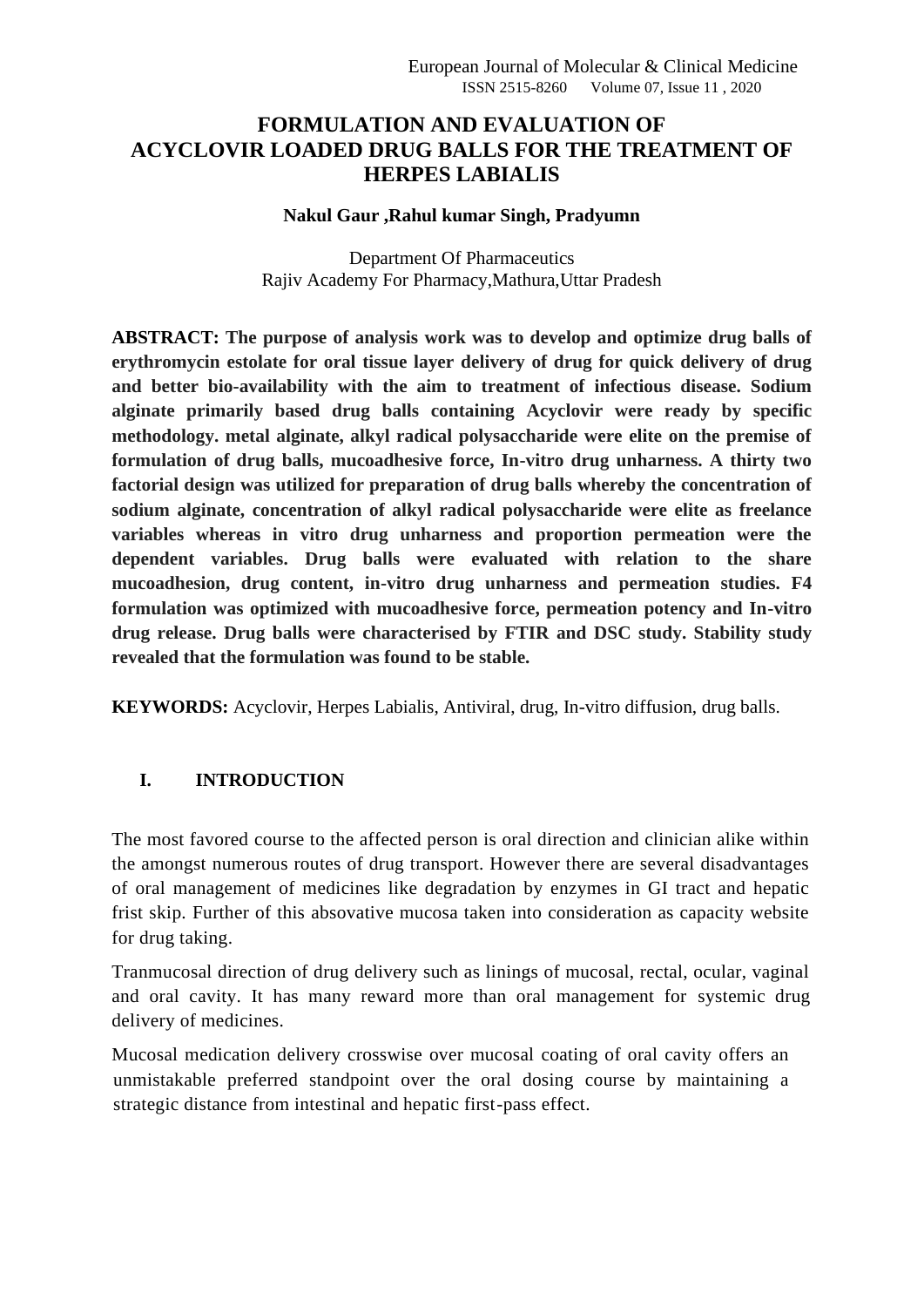### **MATERIALS AND METHODS**

Acyclovir was purchased from Balaji chemicals Pvt.Ltd,Gujrat. Ethanol and Tween 80 were available from the central chemical store of Rajiv Academy For Pharmacy, Mathura. Distilled water was prepared freshly and used whenever require. All other chemicals used in the study were of analytical reagent grade.

### **Melting point determination**

Capillary fusion process was used for determination of melting point. Capillary tube was fused at one end and sufficient quantity of drug sample was placed from the open end. The capillary then subjected to digital auto melting point instument. The temperature at which drug melted was recorded and compared with the literature value of Acyclovir.The above method was done in triplicate to average melting point.

#### **UV Spectrophotometry**

A) Acyclovir solution of 0.001% w/v was prepared in saliva. For absor ption maxima the solution was scanned in the range of 200-400 nm to determine absorption maxima  $(X)$ . The observed absorption maxima was recorded and compared with literature value.

#### **Calibration curve in Saliva**

Stock solution of Acyclovir was prepared in saliva of concentration 10^g/ml. Aliquots of stock solution of drug were taken into a number of 10 ml volumetric flasks and diluted with saliva to get final concentration in a range of 1-6^g/ml. Absorbance of resulted samples were measured in a range 200-400 nm.

#### **Calibration curve in ethanol-tween80 mixture(1:1)**

Stock solution of Acyclovir was prepared in ethanol-tween80 mixture (1:1) of concentration  $10^{\circ}$ g/ml. Aliquots of stock solution of drug were taken into a number of 10 ml volumetric flasks and diluted with ethanol-tween80 mixture (1:1) to get final concentration in a range of 1-6^g/ml. Absorbance of resulted samples were measured in a range 200-400 nm.

### **Validation of analytical method**

The analytical method has been validated in accordance with the category 1 test guidelines of the USP and the guidelines of ICH Q2A. The calibration curve linearity was determined in the range of 1-6p,g / ml for absorbance (y) versus concentration (x) of Acyclovir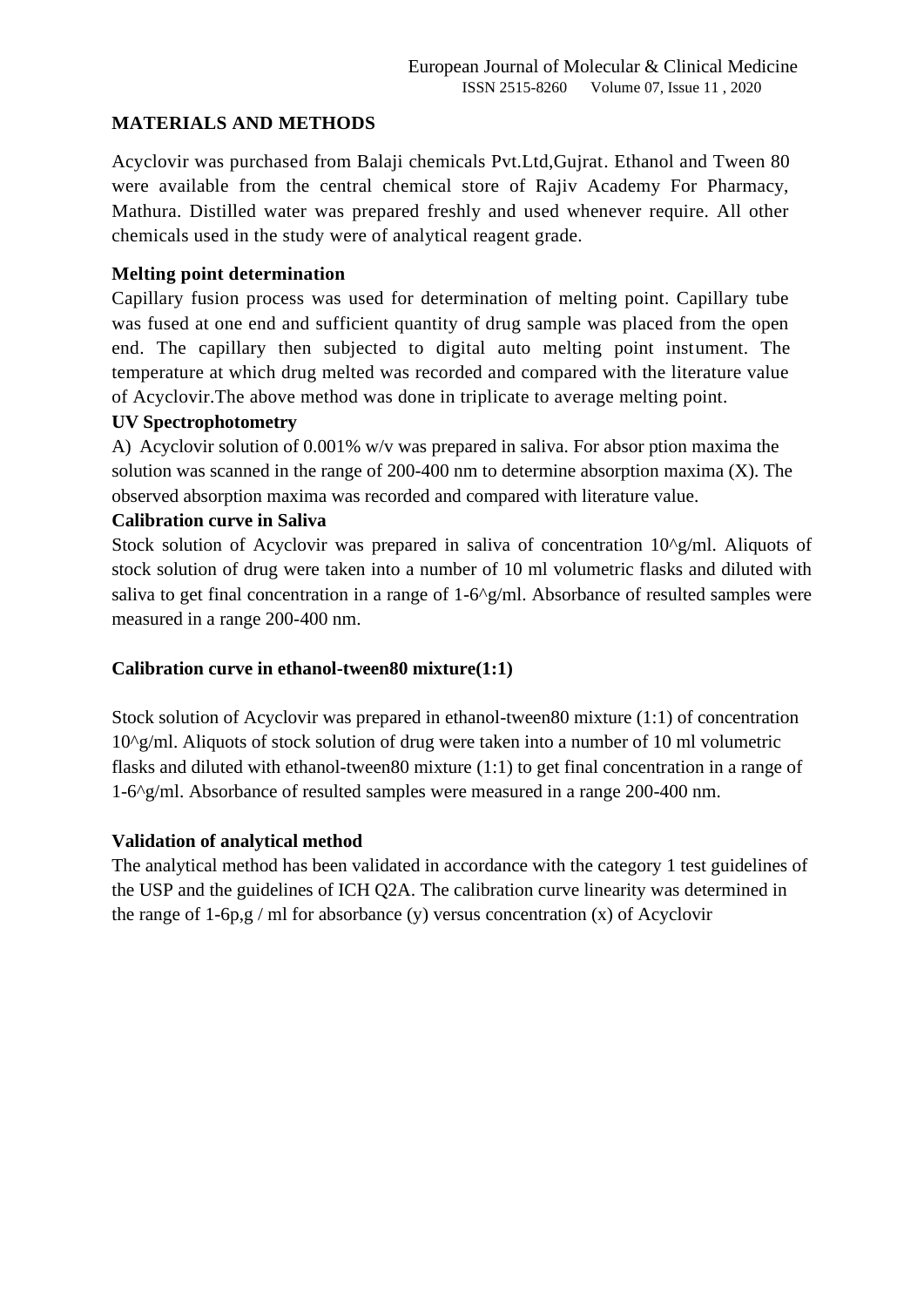| Formula                  | <b>Amount</b>   | Sodium         | <b>Ethyl</b>   | Sodium         | <b>Ethanol:</b> | <b>Glycerol</b> | <b>Water</b> | $\bf {Cacl_2}$ |
|--------------------------|-----------------|----------------|----------------|----------------|-----------------|-----------------|--------------|----------------|
| tion code                | of the          | alginate       | cellulose      | citrate        | Tween80         | (ml)            | (ml)         | solution       |
|                          | $\bf{drug}(mg)$ | $\binom{m}{2}$ | $\binom{m}{2}$ | $\binom{m}{2}$ | (1:1)(ml)       |                 |              |                |
| F1                       | 250             | 33.33          | 50             | 8.33           | 0.33            | 1.33            | 3.33         | 2%             |
| $\overline{\mathbf{F2}}$ | 250             | 33.33          | 16.66          | 8.33           | 0.33            | 1.33            | 3.33         | 2%             |
| F3                       | 250             | 33.33          | 33.33          | 8.33           | 0.33            | 1.33            | 3.33         | 2%             |
| $\mathbf{F4}$            | 250             | 50             | 50             | 8.33           | 0.33            | 1.33            | 3.33         | 2%             |
| $\mathbf{F}5$            | 250             | 50             | 16.66          | 8.33           | 0.33            | 1.33            | 3.33         | 2%             |
| F <sub>6</sub>           | 250             | 50             | 33.33          | 8.33           | 0.33            | 1.33            | 3.33         | 2%             |
| F7                       | 250             | 66.66          | 50             | 8.33           | 0.33            | 1.33            | 3.33         | 2%             |
| F8                       | 250             | 66.66          | 16.66          | 8.33           | 0.33            | 1.33            | 3.33         | 2%             |
| F9                       | 250             | 66.66          | 33.33          | 8.33           | 0.33            | 1.33            | 3.33         | 2%             |

**Table 1- Formulation design for Acyclovir loaded drug balls**

## **Preparation of Acyclovir loaded drug balls**

After fusion and trituration, polymer (EC), sodium citrate and glycerin were mixed together and kept for 24 hours for hydration, the preparation was performed in varied batches. Then the drug was dissolved in mixture of ethanol and tween80(1:1) and added to the above hydrated phase Then the volume of glycerol and mixture was stirred at 50 rpm with three blade stirrer for 30 min to obtain a homogeneous dispersion of the drug. Now in another beaker, dissolve sodium alginate in distilled water. Now combine the solution of sodium alginate and above to formulate the drug solution. Now 10gm of calcium chloride dissolved in 500ml distill water in another beaker

Using a deep spoon take 5ml of drug solution and dip in calcium chloride solution the drug balls will start to formulate After completion of formation of drug balls remove drug balls from calcium chloride solution and put in distilled water to stop the process.

# **EVALUATION OF COMPLEX**

### **In vitro drug release**

The drug release from drug balls were determined by dialysis method , the drug ball of a batch was putted in beaker, containing 200ml artificial saliva. It was performed at  $37+2$ <sup>o</sup>C and 100rpm. Samples were collected at interval of 0, 10min, 20min, 30min, 45min, 1h, 1. 5 h, 2h, 3h, 4h, 5h, and 6hrs. and replaced with saliva solution. Samples were then analyzed at 285 nm to analyze the drug released in saliva.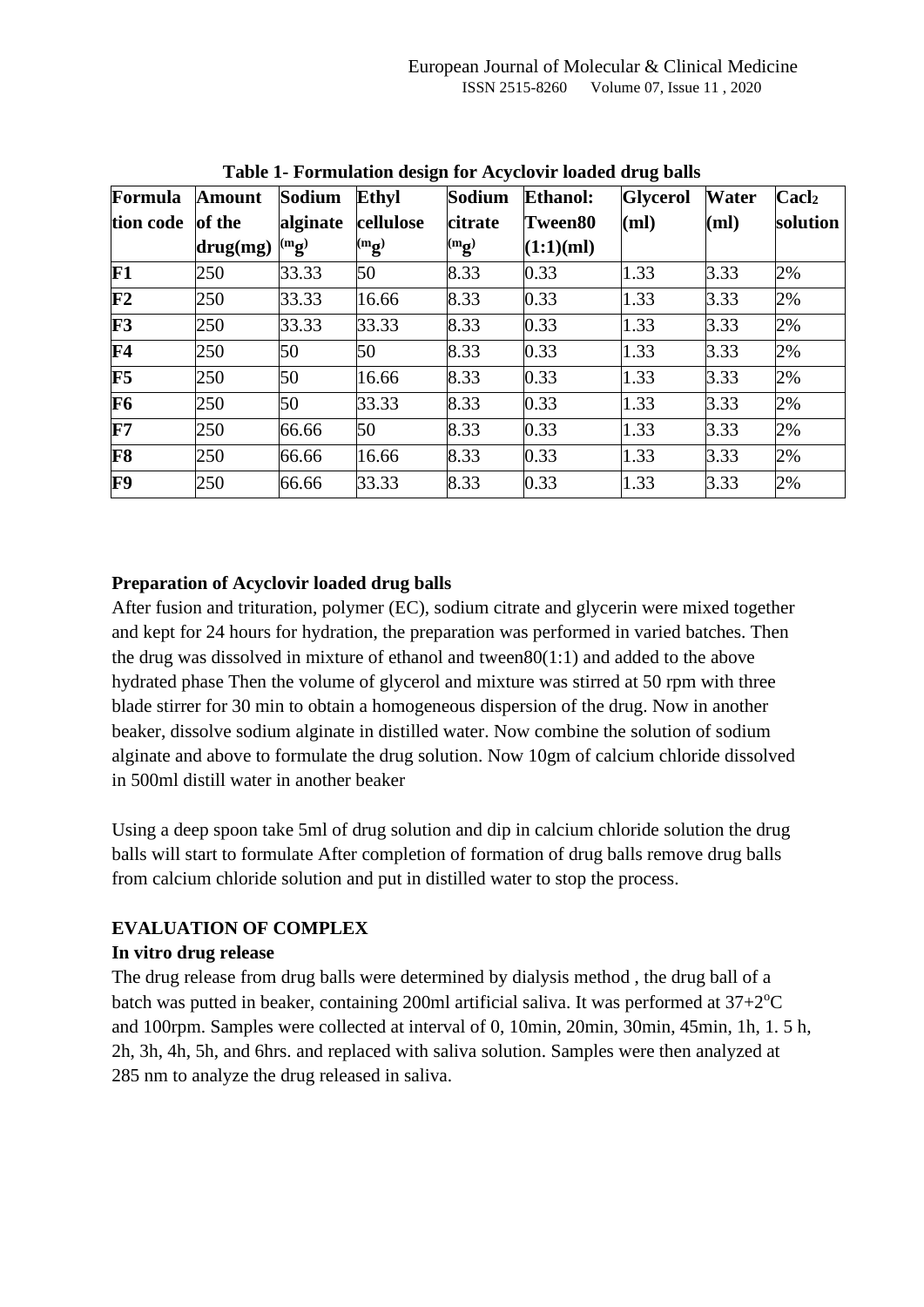## **Drug Content**

Determination of drug content was one by homogenization of drug balls in 100ml saliva, filtered separately, the resultant solution was diluted suitably with saliva and analyzed by spectrophotometry at 285 nm (UV spectrophotometer, Shimadzu 1700 Japan). All readings were taken in triplicate.

### **Ex vivo permeation**

In vitro penetration investigation of all Acyclovir stacked medication balls was completed utilizing created Franz dissemination cell comprising of contributor and receptor compartment isolated by mucosal film (obtained from nearby slaughter-house and utilized inside 2 hr. of butcher). Definition set in benefactor compartment and receptor compartment was loaded up with counterfeit spit and always mixed utilizing attractive stirrer. Giver and receptor chambers were isolated by mucosal film officially absorbed receptor medium-term before trial.

An equivalent volume of crisp fake spit was included into the receptor compartment after each testing. The experiments were performed in triplicate, and average were calculated.

## **Ex-vivo mucoadhesion Force**

The plan's mucoadhesive strength on the instance of tissue (mucosal film) was dictated by mechanical assembly organized in our college techniques for mucoadhesive power estimation. The tissue pieces were placed away in saliva solidified and defrosted before use to room temperature. A tissue section (holding the mucosal-surface out) on the upper side of a glass-vial using a cyano-acrylate glue was confirmed during testing. Each exposed mucosal film's width was 1.5 cm. The vials were balanced and kept for 10 min at 37 °. The equalization was connected with one vial with a tissue region and another vial was attached to a stature-adjustable skillet.

### **Accelerated stability testing according to ICH Q1 A (R2) Guidelines**

Quickened resistance testing was conducted in accordance with ICH Q1A (R2) regulations by maintaining drug balls at  $40 + 2^{0}C$  temperature and  $75 + 5$  percent RH stickiness. The examples were taken back at 0, 30, 60, and 90 days and resolved the physical characteristics (surface, weight loss / gain, muco-adhesive strength, etc.). The zero-time experiments were used as checks.

### **Selection of optimized Formulation**

Selection done on the basis of formulation which shows maximum drug release with optimum mocoadhesive force, maxi-mum drug content and maxi-mum ex - vivo permeation.

# **RESULT AND DISCUSSION**

Melting point of Acyclovir was noted to be  $134^{\circ}$ C-137  $^{\circ}$  C which complies with the literature value of 135°C indicating the identity and purity of drug sample.

Spectrophotometric studies were performed in order to determine Vax of Acyclovir at different physiological pH i.e. Ethanol- Tween80 mixture and saliva.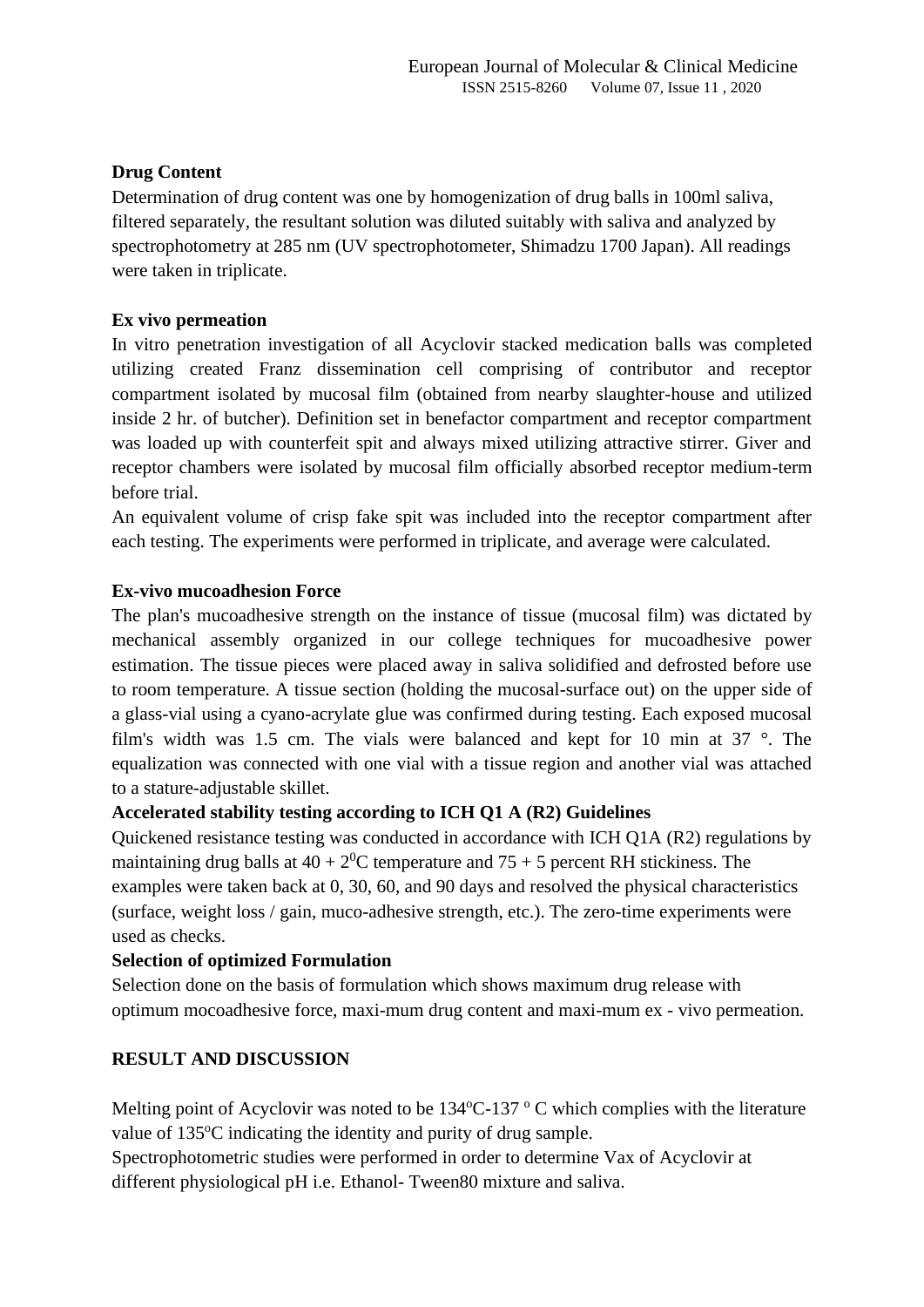In order to obtain standard calibration curve different concentrations in range of 1- 6^g/ml of stock solution in saliva was prepared.

Intra-day and inter-day precision value of % RSD between calibration curves with in day at different time point were found to be less than two, Which showed the intraday precision between calibration curves.The data showed that the drug in saliva and ethanol:tween mixture were stable during the study period and analytical method used were reliable.

| S.NO. Media |                                  | <b>Experimental</b><br>value(X, max) |
|-------------|----------------------------------|--------------------------------------|
|             | Saliva                           | $285$ nm                             |
|             | Ethanol Tween80 285nm<br>mixture |                                      |

**Table 2- Spectrophotometric determination of Acyclovir**

|  |  |  | Table 3- Calibration curve data of Acyclovir in Saliva |  |
|--|--|--|--------------------------------------------------------|--|
|--|--|--|--------------------------------------------------------|--|

| <b>S.N.</b>    |                              | Concentr Absorbance+S. D. |
|----------------|------------------------------|---------------------------|
|                | ation                        |                           |
|                | $({\wedge \bf g}^{\rm (ml)}$ |                           |
|                |                              | $0.054 + 0.001$           |
| $\overline{2}$ |                              | $0.096 + 0.001$           |
| 3              | 3                            | $0.135 + 0.002$           |
|                |                              | $0.174 + 0.003$           |
| $\overline{5}$ | 5                            | $0.207 + 0.002$           |
| 6              | 6                            | $0.249 + 0.002$           |



**Figure 1- Calibration curve of Acyclovir in Saliva**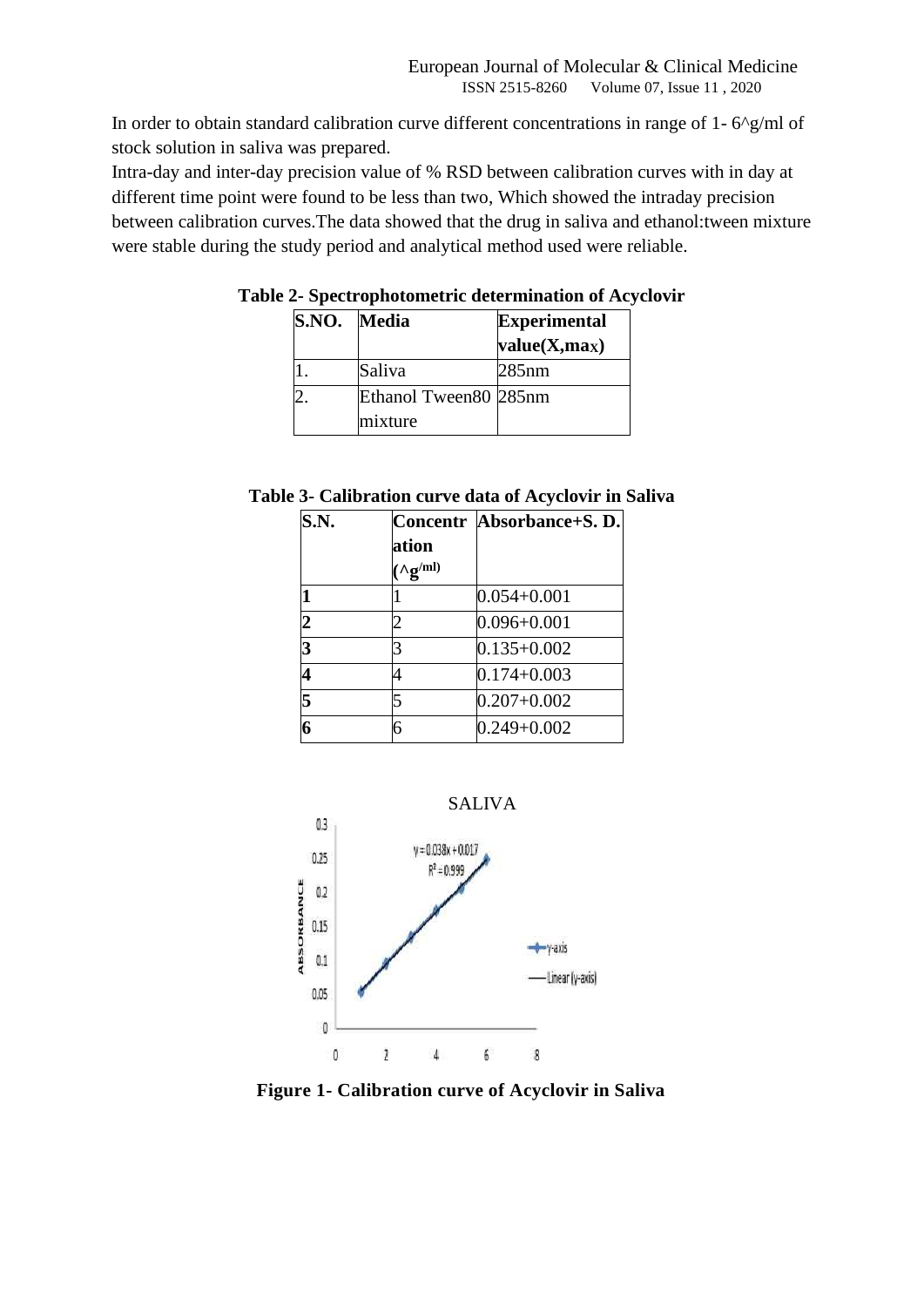| S.NO.          |               | $\sim$ Concentratio Absorbance + S.D. |
|----------------|---------------|---------------------------------------|
|                | $n(^{2}g/ml)$ |                                       |
| l1             |               | $0.061 + 0.001$                       |
| $\overline{2}$ |               | $0.123 + 0.002$                       |
| $\overline{3}$ |               | $0.182 + 0.002$                       |
| 4              |               | $0.243 + 0.003$                       |
| $\overline{5}$ |               | $0.301 + 0.002$                       |
| $\overline{6}$ | 6             | $0.362 + 0.004$                       |

# **Table No.-4 Calibration curve data of Acyclovir in Ethanol :Tween mixture(1:1)**



**Figure No.2- Calibration curve of Acyclovir in ethanol:tween mixture (1:1)**

| Table No.5- Validation of analytical method of saliva, ethanol:tween mixture (1:1) |  |  |  |
|------------------------------------------------------------------------------------|--|--|--|
|                                                                                    |  |  |  |

| <b>Parameters</b>        | <b>Saliva</b> | Ethanol: tween (1:1)         |
|--------------------------|---------------|------------------------------|
| Accuracy (%Recovery)     | 97-104%       | 97-103.5%                    |
| Regression line equation |               | $Y=0.038x+0.0$ Y=0.06x+0.002 |
|                          | 17            |                              |
| $(r^2)$                  | 0.999         | 0.999                        |
| Intraday precision       | >2            | >2                           |
| Interday precision       | >2            | >2                           |
| LOD(ig/ml)               | 1.77          | 1.379                        |
| LOQ(ig/ml)               | 5.38          | 3.44                         |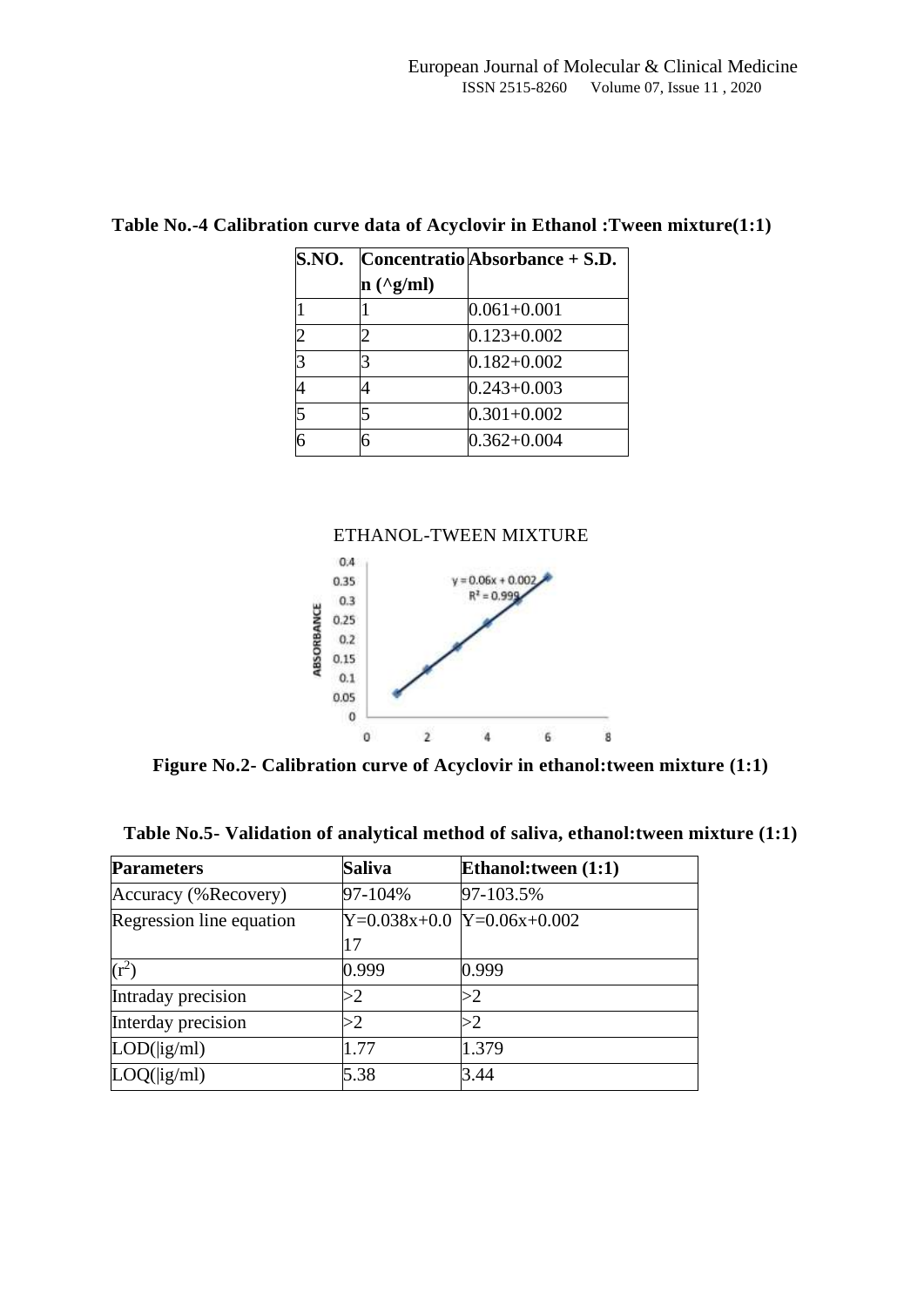

**Figure 3- In-vitro drug release profiles of Acyclovir (F1-F9) in saliva**

|    | Formulation $\%$ Drug Content + | <b>Ex-vivo Permeation</b> | Mucoadhesive Force $+$ S.D. |
|----|---------------------------------|---------------------------|-----------------------------|
|    | S.D.                            | $(\%CDP)^{A}S.D.$         |                             |
|    |                                 |                           | (dynes/cm)                  |
| F1 | 84.13+0.23%                     | $77.52 + 2.12$            | $2744 + 6.02$               |
| F2 | 77.23+0.21%                     | $61.25 + 0.98$            | $1960 + 6.53$               |
| F3 | 81.21+0.17%                     | $61.32 + 1.82$            | $2548 + 13.06$              |
| F4 | 94.55+0.14%                     | $90.15 + 2.10$            | $3136 + 6.42$               |
| F5 | 78.21+0.09%                     | $55.32 + 1.12$            | $2094 + 5.49$               |
| F6 | 84.02+0.13%                     | $66.72 + 5.72$            | $2678 + 13.00$              |
| F7 | 89.34+0.18%                     | $85.45 + 2.11$            | $2874 + 6.08$               |
| F8 | 79.27+0.24%                     | $52.65 + 1.52$            | 2029+12.92                  |
| F9 | 86.16+0.31%                     | $78.21 + 1.21$            | $2613 + 6.08$               |

| Table No.6- Drug content, ex-vivo permeation and mucoadhesive forc |  |  |  |
|--------------------------------------------------------------------|--|--|--|
|                                                                    |  |  |  |